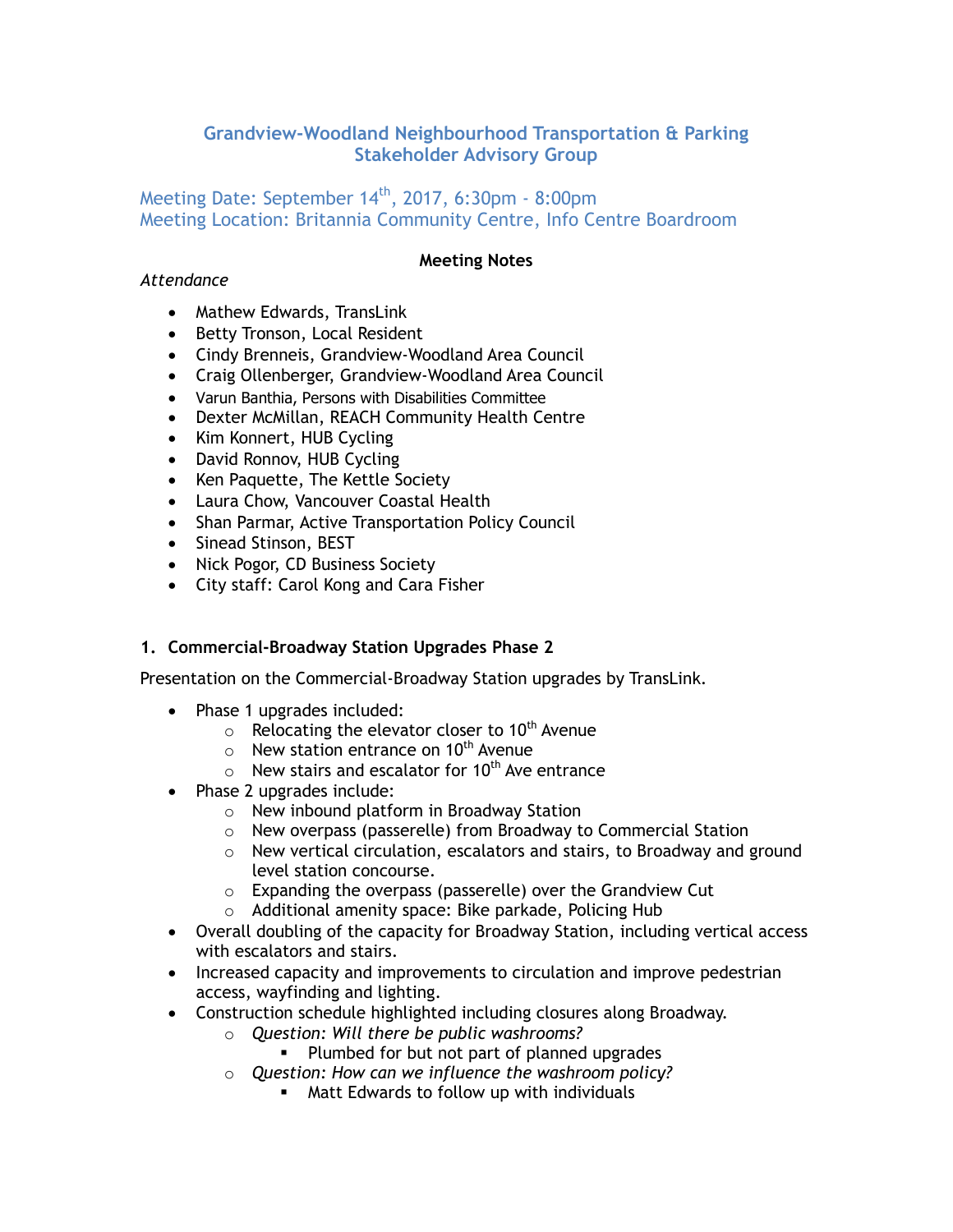- o *Question: How will the future Safeway redevelopment interact with the Broadway Station?*
	- **The Safeway development team has been in touch with** TransLink. The two sites have a shared wall. The Safeway development team proposed a new location for the public plaza and this went to public consultation. (\*See item in Project Updates)
- o *Question: Is TransLink increasing station capacity to cover future growth and changes to the B-Line?*
	- Upgrades will double capacity for the Expo Line. Increase station capacity has to come before increasing train frequency and service.
	- **EXECOMMERTAL Station improvements will support the Millennium** Line Broadway Expansion
- o *Question: How will the bike parkade work? Will there be more onstreet bike parking*
	- Similar to Main Street Station bike parkade access controlled by Compass Card
	- No additional on-street bike parking planned by TransLink
- o *Question: Will there be improved weather protection with the upgrades for the B-Line service?*
	- A canopy or weather protection is planned for winter 2018. Installation separate to current station upgrades.

# **1. Project Updates**

- $\bullet$  10<sup>th</sup> Avenue Corridor
	- $\circ$  Interim improvements for section between Commercial Drive and Victoria Drive anticipated for late 2018.
	- $\circ$  Minor refinements to design based on November 2016 public feedback
	- o *Question: What kind of signal will go at Victoria Drive?*
		- A half signal also called a pedestrian/bicycle activated signal
- Union-Adanac Corridor Spot Improvements
	- o *Question: Will the median or curb bulges at Victoria Dr be planted?*
		- The median will not be planted. Other examples with planting are not well maintained and cause sight line issues.
		- The SW corner is concrete so bike racks can be added for the WISE hall.
	- o Question: Will there be a signal at Victoria Drive?
		- No signal planned at this time
- Public Space Activations in Grandview-Woodlands
	- $\circ$  VIVA Vancouver the City's program that transforms road spaces into vibrant people spaces - funded a series of summer pop-up activations across the city. In the Grandview-Woodland neighbourhood 2 took place along Commercial Drive: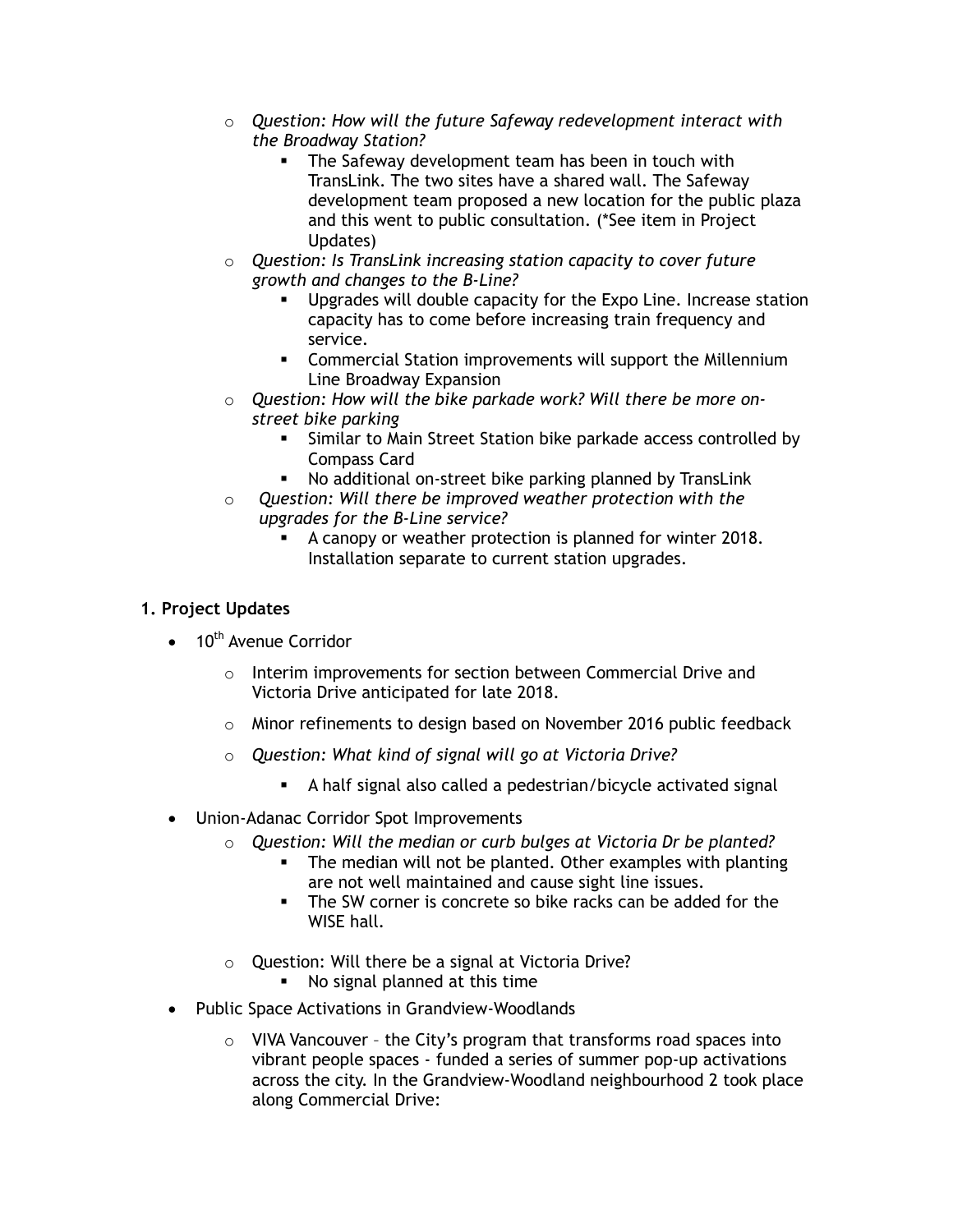- $\circ$  Grandma's House in the lane north of Napier Street Vancouver Public Space Network created Grandma's House, with support from adjacent Miscellany thrift store. The lane had an old timey homey feel. People could enjoy some records and a cup of tea.
- o Public Disco Pop-Up Plaza took place on a half block of McSpadden Avenue (between E  $4<sup>th</sup>$  and  $5<sup>th</sup>$ ) - the Groundwerks & VIVA team transformed the street into a disco dance party and temporary public space.
- o *Comment: Members did not hear about this event*
- Commercial-Broadway Plaza Exploration
	- $\circ$  Grandview-Woodland Community Plan team approached by development team about redevelopment for Safeway site. The Community Plan set out requirements for a public plaza on the site and the development team proposed a new alternative plaza location.
		- Open house display boards [http://vancouver.ca/files/cov/grandview-woodland-plaza](http://vancouver.ca/files/cov/grandview-woodland-plaza-discussion-information-displays.pdf)[discussion-information-displays.pdf](http://vancouver.ca/files/cov/grandview-woodland-plaza-discussion-information-displays.pdf)
		- **EXECOMMUNICE COMMUNITY Feedback on alternative plaza location** [http://vancouver.ca/files/cov/safeway-plaza-consultation](http://vancouver.ca/files/cov/safeway-plaza-consultation-community-feedback.pdf)[community-feedback.pdf](http://vancouver.ca/files/cov/safeway-plaza-consultation-community-feedback.pdf)
	- o *Comment: There are issues with a lack of public space in the G-Woodland neighbourhood and Commercial Drive area. The Community Plan did not include new park space so there is a demand for more public spaces.*
	- o *Question: Why should the collective ownership or stewardship fall to businesses and the BIA?*
		- Jim Deva Plaza example is that Downtown BIA and West End BIA are supporting the public space with maintenance and programming
- Millennium Line Broadway Extension
	- $\circ$  Public consultation events were held in the summer and TransLink will be back out in early 2018 to share what they heard and propose draft principles for station precinct planning and construction mitigation strategies.
- Commercial Drive Complete Street
	- o The focus of the summer and fall is on business engagement and doorto-door delivery of a Parking and Loading Update newsletter.
	- o Check website for newsletter
- Broadway Triangle Transportation Study
	- $\circ$  The study is complete and we are reviewing the analysis and options. We will provide more information at the next SAG meeting